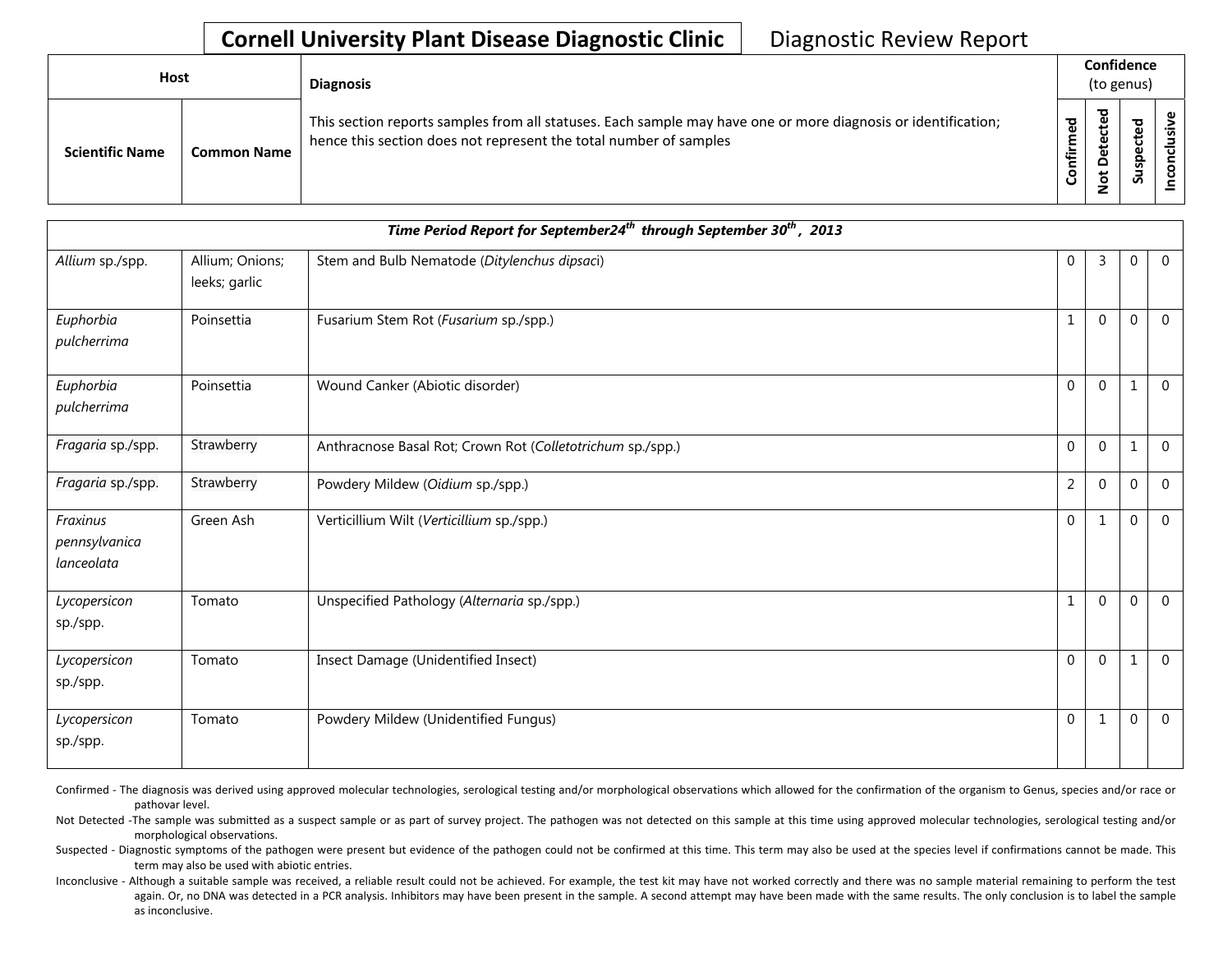| Host                   |                    | <b>Diagnosis</b>                                                                                                                                                                   |                      |                    | Confidence<br>(to genus) |        |
|------------------------|--------------------|------------------------------------------------------------------------------------------------------------------------------------------------------------------------------------|----------------------|--------------------|--------------------------|--------|
| <b>Scientific Name</b> | <b>Common Name</b> | This section reports samples from all statuses. Each sample may have one or more diagnosis or identification;<br>hence this section does not represent the total number of samples | ਠ<br>ω<br>Ě<br>onfir | ठ<br>⊷<br><u>g</u> | ठ<br>9s<br>ౣ             | ึ<br>ပ |

| Lycopersicon<br>sp./spp. | Tomato                | Spider Mites (Family Tetranychidae)                                 | 1              | $\Omega$       | $\mathbf 0$    | $\mathbf{0}$   |
|--------------------------|-----------------------|---------------------------------------------------------------------|----------------|----------------|----------------|----------------|
| Lycopersicon<br>sp./spp. | Tomato                | No Pathogen Found (Identification Analysis)                         | $\mathbf{1}$   | $\Omega$       | 0              | $\Omega$       |
| Lycopersicon<br>sp./spp. | Tomato                | Verticillium Wilt (Verticillium sp./spp.)                           | $\Omega$       | $\overline{2}$ | O              | $\Omega$       |
| Malus domestica          | Domestic Apple        | Crown Gall (Agrobacterium sp./spp.)                                 | $\Omega$       | $\Omega$       | $\overline{2}$ | $\overline{0}$ |
| Malus domestica          | Domestic Apple        | Phytophthora Crown: Root and/or Stem Rot (Phytophthora sp./spp.)    | $\mathbf 0$    | $\overline{2}$ | $\Omega$       | $\Omega$       |
| Picea pungens            | <b>Blue Spruce</b>    | High Soil Moisture (Abiotic disorder)                               | $\mathbf 0$    | $\Omega$       | 2              | $\mathbf 0$    |
| Picea pungens            | <b>Blue Spruce</b>    | Not Pathogen; Saprophyte (Secondary Agents; Saprophytes; Unspecif.) | $\overline{2}$ | $\Omega$       | 0              | $\Omega$       |
| Picea pungens            | <b>Blue Spruce</b>    | Nutrient Imbalance (Abiotic disorder)                               | $\Omega$       | $\Omega$       | 2              | $\Omega$       |
| Pinus sp./spp.           | Pine                  | Not Pathogen; Saprophyte (Secondary Agents; Saprophytes; Unspecif.) | 1              | $\Omega$       | 0              | $\mathbf 0$    |
| Pinus sp./spp.           | Pine                  | Pine Wilt Nematode (Pinewood) (Bursaphelenchus xylophilus)          | $\Omega$       | $\mathbf{1}$   | $\Omega$       | $\Omega$       |
| Pinus sp./spp.           | Pine                  | Root Damage (Abiotic disorder)                                      | $\Omega$       | $\Omega$       |                | $\mathbf{0}$   |
| Pinus strobus            | Eastern White<br>pine | High Soil Moisture (Abiotic disorder)                               | $\Omega$       | $\Omega$       | 2              | $\Omega$       |

Confirmed - The diagnosis was derived using approved molecular technologies, serological testing and/or morphological observations which allowed for the confirmation of the organism to Genus, species and/or race or pathovar level.

Not Detected -The sample was submitted as a suspect sample or as part of survey project. The pathogen was not detected on this sample at this time using approved molecular technologies, serological testing and/or morphological observations.

Suspected - Diagnostic symptoms of the pathogen were present but evidence of the pathogen could not be confirmed at this time. This term may also be used at the species level if confirmations cannot be made. This term may also be used with abiotic entries.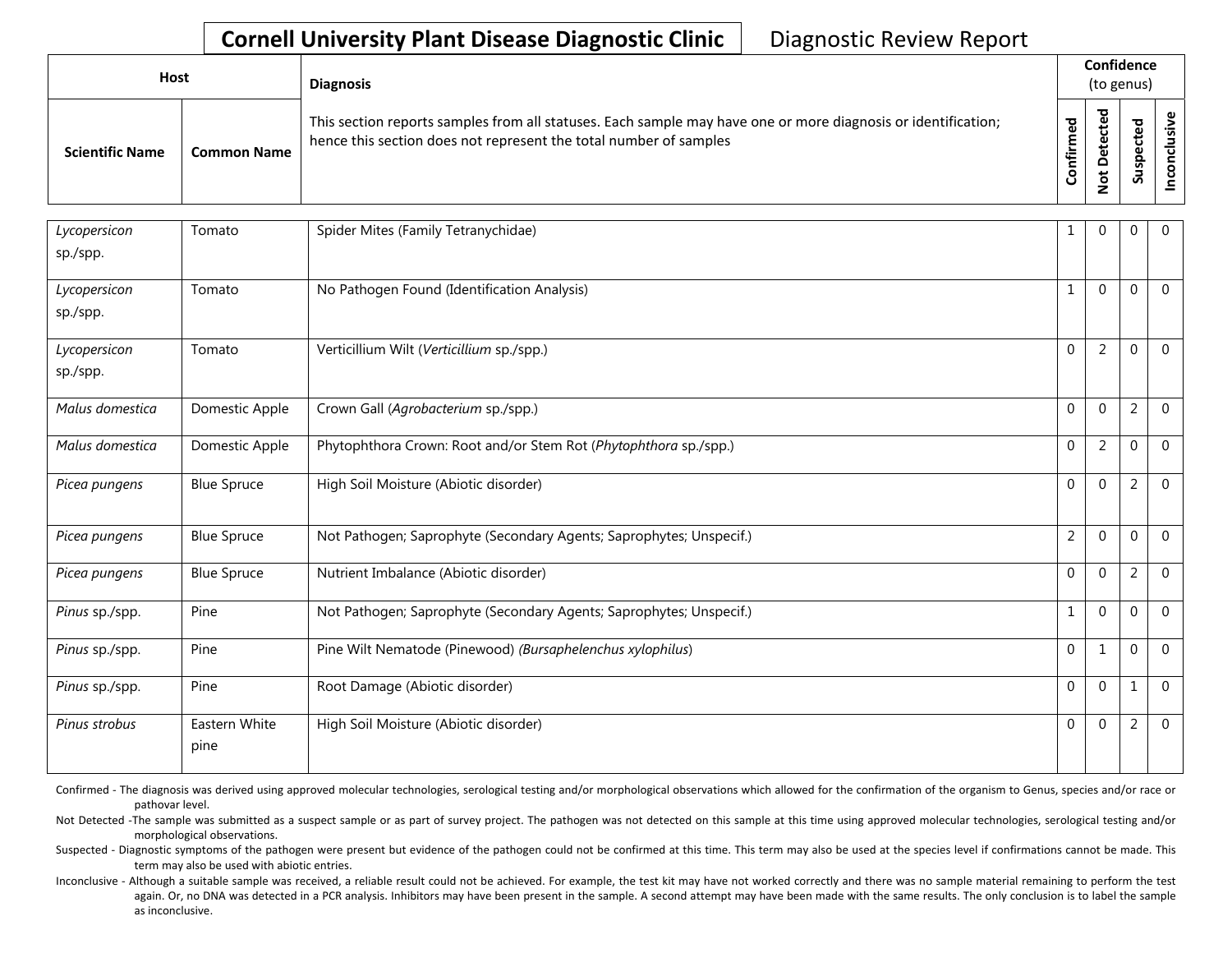| <b>Host</b>            |                    | <b>Diagnosis</b>                                                                                                                                                                   |             | Confidence<br>(to genus) |                    |  |  |  |
|------------------------|--------------------|------------------------------------------------------------------------------------------------------------------------------------------------------------------------------------|-------------|--------------------------|--------------------|--|--|--|
| <b>Scientific Name</b> | <b>Common Name</b> | This section reports samples from all statuses. Each sample may have one or more diagnosis or identification;<br>hence this section does not represent the total number of samples | ठ<br>onfirm | ᅙ<br>پ<br><u>و</u>       | 73.<br>௨<br>ب<br>ഗ |  |  |  |

| Pinus strobus           | Eastern White<br>pine | Not Pathogen; Saprophyte (Secondary Agents; Saprophytes; Unspecif.)  | $\mathbf{1}$ | $\Omega$       | $\mathbf 0$      | $\Omega$       |
|-------------------------|-----------------------|----------------------------------------------------------------------|--------------|----------------|------------------|----------------|
| Pinus strobus           | Eastern White<br>pine | Root Damage (Abiotic disorder)                                       | $\Omega$     | $\Omega$       | $\mathbf{1}$     | $\Omega$       |
| Pinus sylvestris        | Scotch Pine           | Brown Spot ; Needle Blight (Mycosphaerella dearnessii)               | $\mathbf{1}$ | $\mathbf{0}$   | $\overline{0}$   | $\mathbf{0}$   |
| Pinus sylvestris        | Scotch Pine           | Diplodia Tip Blight; Canker (Sphaeropsis (Diplodia) sapinea (pinea)) | $\mathbf{1}$ | 0              | $\boldsymbol{0}$ | $\mathbf{0}$   |
| Pinus sylvestris        | Scotch Pine           | Wood Boring Insect Damage (Unidentified Wood Boring Insect)          | $\mathbf 0$  | $\mathbf{0}$   | 1                | 0              |
| Pinus taeda             | Loblolly Pine         | Genetic Disorders (Abiotic disorder)                                 | $\mathbf 0$  | $\overline{0}$ | $\mathbf{1}$     | $\overline{0}$ |
| Pinus taeda             | Loblolly Pine         | Additional Sample Requested (Identification Analysis)                | $\mathbf{1}$ | $\Omega$       | $\Omega$         | $\Omega$       |
| Pinus taeda             | Loblolly Pine         | Not Pathogen; Saprophyte (Secondary Agents; Saprophytes; Unspecif.)  | $\mathbf{1}$ | $\Omega$       | $\mathbf{0}$     | $\Omega$       |
| Pinus taeda             | Loblolly Pine         | Scale Insects (Order homoptera)                                      | $\mathbf{1}$ | $\Omega$       | $\Omega$         | $\Omega$       |
| Quercus palustris       | Pin Oak               | Bacterial Leaf Scorch (BLS) (Xylella fastidiosa (BLS))               | $\mathbf{1}$ | $\Omega$       | $\Omega$         | $\overline{0}$ |
| Quercus sp./spp.<br>red | Red Oaks              | Bacterial Leaf Scorch (BLS) (Xylella fastidiosa (BLS))               | 1            | $\Omega$       | $\Omega$         | $\Omega$       |

Confirmed - The diagnosis was derived using approved molecular technologies, serological testing and/or morphological observations which allowed for the confirmation of the organism to Genus, species and/or race or pathovar level.

Not Detected -The sample was submitted as a suspect sample or as part of survey project. The pathogen was not detected on this sample at this time using approved molecular technologies, serological testing and/or morphological observations.

Suspected - Diagnostic symptoms of the pathogen were present but evidence of the pathogen could not be confirmed at this time. This term may also be used at the species level if confirmations cannot be made. This term may also be used with abiotic entries.